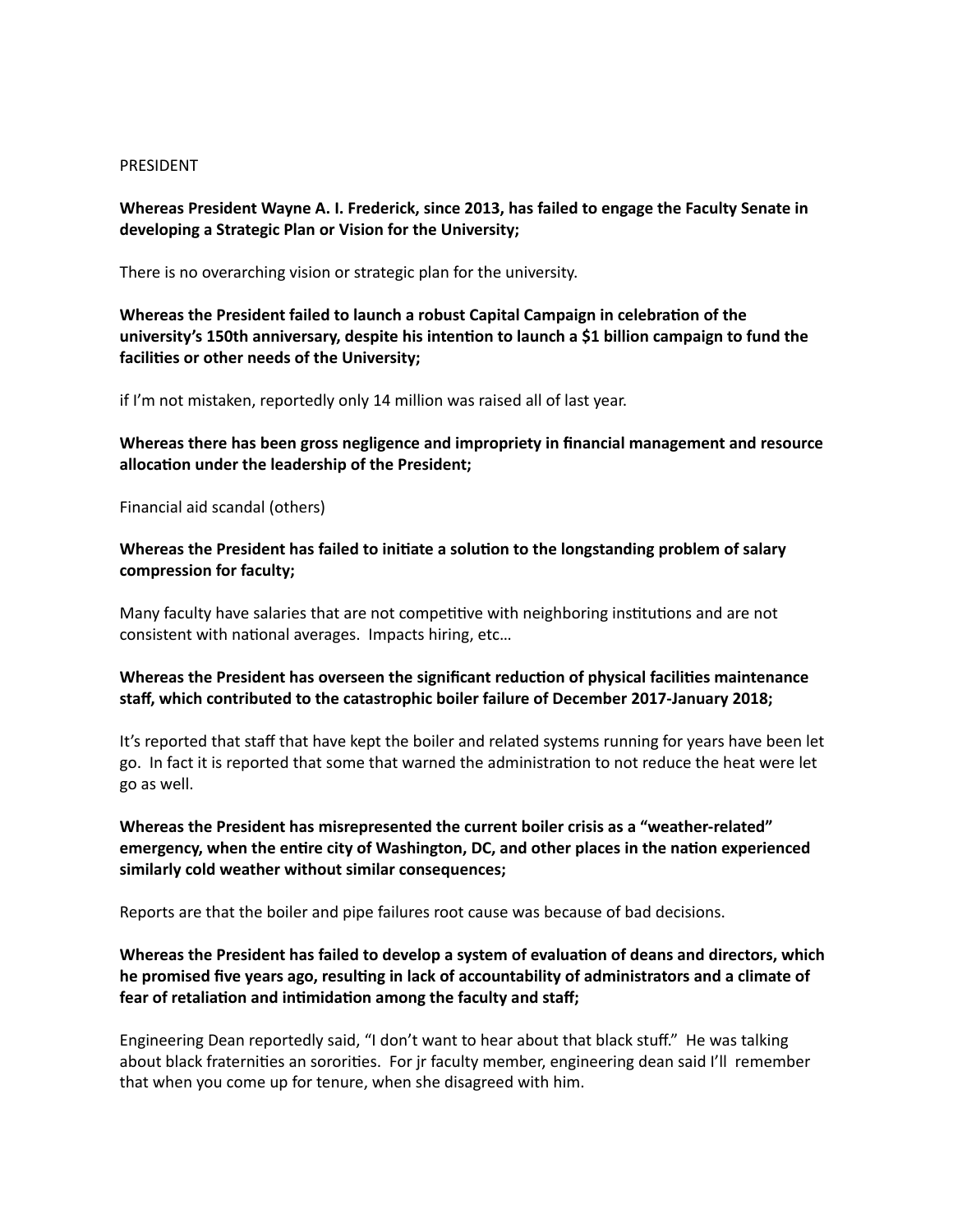### **Whereas the President has failed to provide timely budgets;**

Currently COAS departments do not have budgets. Impacts how we can recruit grad students can't let them know funding and possible TA position.

## Whereas the President has failed to respect, embrace and implement the system of shared governance at Howard University;

Emails, communications, website, trustee-associate dean, faculty trustee, etc...

### PROVOST

Whereas under Provost Anthony K. Wutoh, the Program Prioritization Task Force for academic and administrative review has moved forward in the absence of a Strategic Plan of Vision for **Howard University;** 

No strategic plan. How can we evaluate what programs to cut when we don't know where to go or how we want to get there?

Whereas the plan and schedule for Program Prioritization is a) ill-conceived; b) unrealistic with respect to its timeline; reduction and elimination;

### Completed in June?

# Whereas the Provost has failed to develop a system of evaluation of deans and directors, resulting in a lack of accountability of administrators and a climate of fear of retaliation and intimidation on **campus;**

Dean reportedly said, "I don't want to hear about that black stuff." He was talking about black fraternities an sororities. For junior faculty member, a dean said I'll remember that when you come up for tenure, when she disagreed with him.

Whereas the Provost has failed to provide planning and resources to support the advancement and matriculation of students whose work was severely compromised, destroyed or otherwise affected by the current boiler crisis;

Boiler crisis - students severely affected. What about tuition remission and stipends for lost years?

## COO

# **Whereas Executive Vice President and Chief Operating Officer Tashni-Ann Dubroy has failed to** engage the faculty in developing a Strategic Plan for the University;

No strategic plan - deferred maintenance.

**Whereas the Executive Vice President and COO oversaw the mismanagement of staff and** resources leading to the December 2017-January 2018 boiler crisis;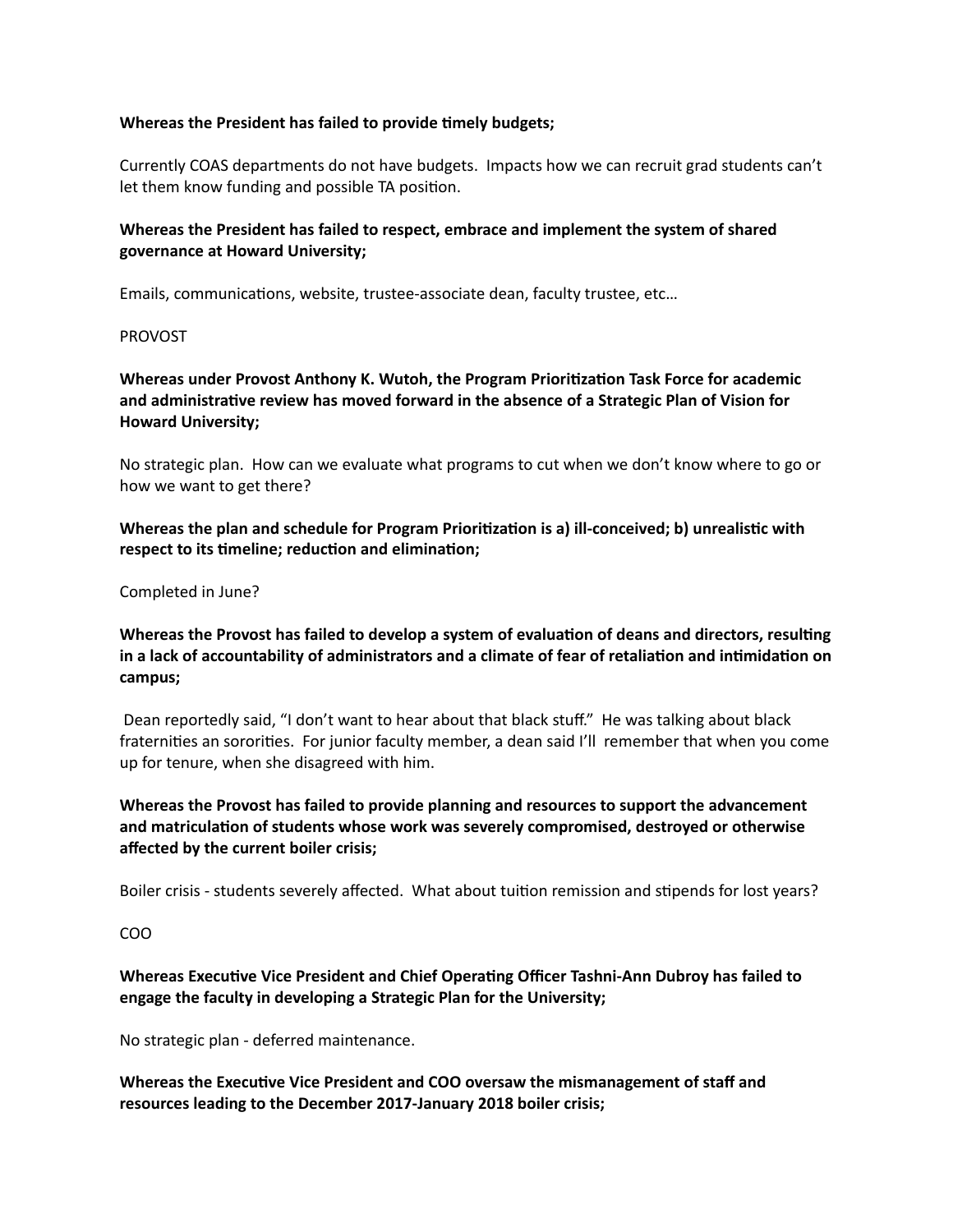Decision based, not weather.

Whereas the Executive Vice President and COO has overseen the seizure and destruction of reagents and chemicals from the laboratories of researchers without their knowledge or consent, resulting in significant loss of costly and essential materials;

Med school faculty.

XBOT

Whereas the members of the Executive Committee of the Howard University Board of Trustees, consisting of Chairman Stacey J. Mobley; Vice Chair Benaree P. Wiley; Vice Chair Mark A. L. Mason; President Wayne A. I. Frederick; Richard Goodman, Leslie D. Hale; Alphonso Jackson; Norman K. Jenkins; Marie C. Johns; Lawrence C. Morse; and Reed V. Tuckson have abdicated their fiduciary responsibilities for fiscal well-being of the University;

financial aid crisis, boiler crisis (100-120 million), fund raising, no confidence votes (not even try to avert - will be in appropriation request - the last vote was)

**Whereas the Executive Committee of the Board has abandoned even the pretense of shared** governance, the model on which Howard University is based;

faculty trustees is assistant dean. ////////////////Tried to have me arrested for pu\_ng washington post articles on wall.

Whereas the Executive Committee of the Board has been non-responsive to the concerns of the Faculty Senate as voiced at the October 2017 meeting with select members of the Board, and articulated its Faculty Senate *Issues Agenda*, which the full Faculty Senate submits to the Board and Administration annually;

Financial aid crisis. Not entirely true. I disagreed with this. Why? scholarships and grad students paid after meeting.

**Whereas the Board of Trustees appointed a President that continues to perform hospital/surgical** practice, and thus has not engaged his full time, energy, and attention to the duties and obligations of the Office of the President, particularly with regard to establishing a robust Capital **Campaign;** 

Self explanatory.

Whereas the Executive Committee of the Board (in June 2017) extended the contract of President Frederick another five years, before the expiration of his current contract, a) without evaluation by or consultation with Faculty Senate or b) students and c) in spite of a no confidence by the Faculty Senate Council in April 2017, thereby endorsing his problematic leadership;

No consultation with faculty on no confidence. They never asked why did we do it?